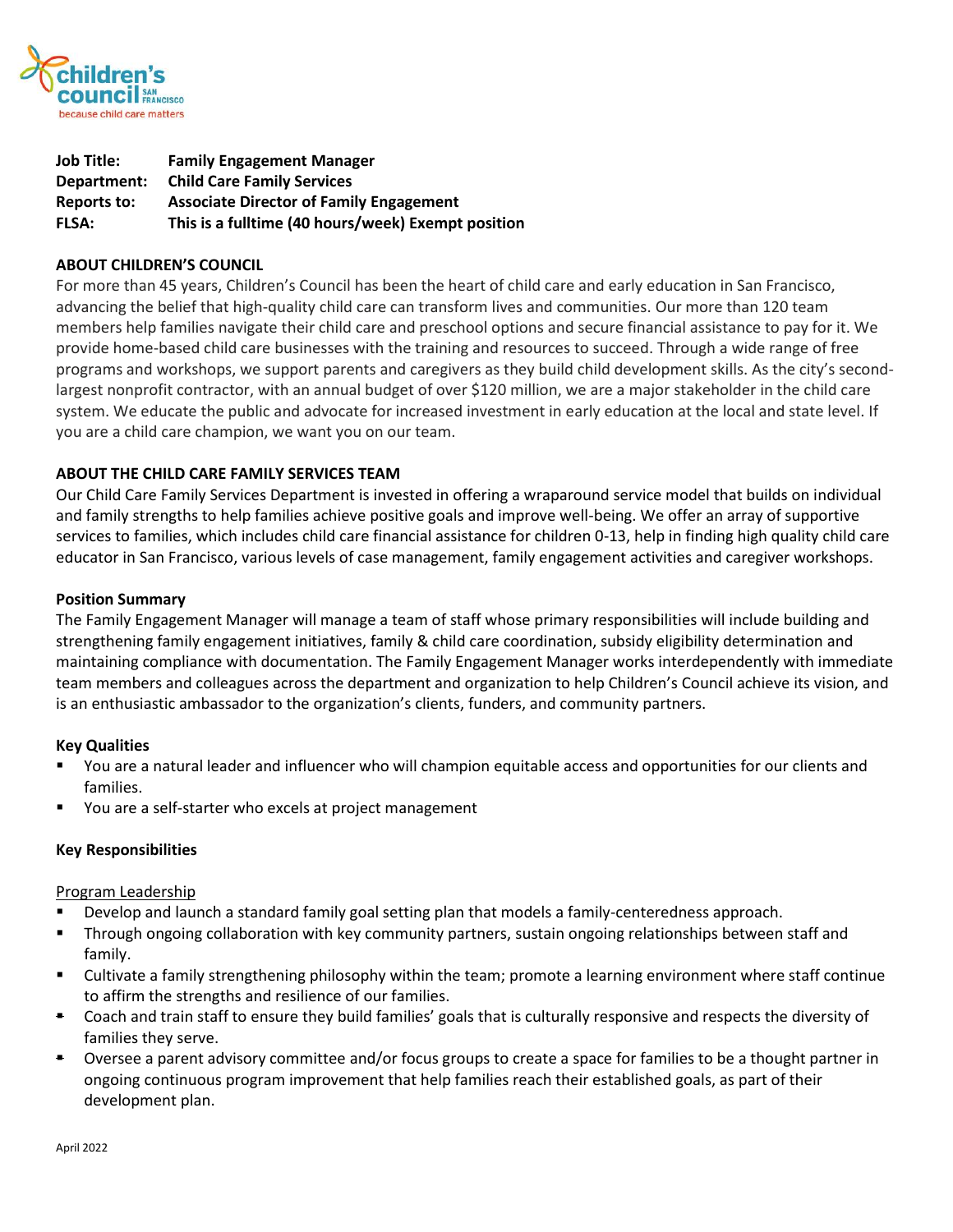- Through collaboration with the Family Services management team, you will help to ensure that we are supporting families utilizing a wraparound informed service model.
- You will supervise, coach and develop a multi-disciplinary team of family service staff who perform work related to case management.

## Program Administration

- You will project manage, develop and track all timelines and deliverables for case management to ensure families are reaching their established goal in their development plan.
- You will collect and analyze data to assess progress and impact.
- In collaboration with Compliance and Program Supports, ensure fiscal performance and stewardship for multiple child care contracts with funders (such as California Department of Social Services, San Francisco Human Services Agency and the Office of Early Care and Education).
- **EXECT** Implement and integrate policies and procedures to ensure high-quality client services in accordance with all applicable Federal, State, and Local law and regulations, and funder or other auditor requirements.
- Be the point of contact for all audits or other official inquiries about family/child eligibility, payments; or other contractual requirements or related work.
- Will perform other related duties as assigned.

# Key Qualifications

- 5+ years of relevant experience in a social service and/or family-centered field
- **EXEDER IDE ADDET IS DETETA IS NOTE THE MINO IS SET UP:** Demonstrated leadership supervisory; and/or project management experience (preferably in a non-profit or social service agency)
- Proven success working effectively with various community-based organizations that support family and children
- Knowledge and experience of working with family centered and strength-based principles, such as the Family Strengthening Protective Factors Framework
- Mid to advanced digital literacy; Proficiency with Microsoft Office Suite products
- Demonstrated ability to develop and socialize metrics to measure outputs and outcomes
- A background clearance is required

## Physical Requirements

- Must be able to remain stationary for extended periods of time.
- Must be able to move throughout the office, access files, meet with clients and community stakeholders.
- Requires the mental acuity to perform the essential functions as outlined in an accurate and timely fashion.

Children's Council of SF is committed to building a staff that is rich with cultural, social and experiential diversity. Candidates who want to join us on this journey and who can uniquely contribute to that goal are encouraged to apply.  

Due to the Covid-19 pandemic, Children's Council operates in a hybrid model. Applicants should be comfortable with both the remote and in office scenarios.  

## Benefits, and Employee Perks:

We offer great benefits! Medical, dental, vision, Long-term disability, Life & Pet Insurance / Employer 401K Matching program/ Tuition Reimbursement / FSA, HSA & Transit Commuter Benefits / Generous PTO accrual - starting with over 4 weeks annually / 12 paid holidays + FH for Birthday / Lunch-n-Learn Training Program.  

Applications will be considered as they are submitted. Our positions remain opened until filled.

## **How to apply: https://childrenscouncilsf.bamboohr.com/jobs/view.php?id=125**